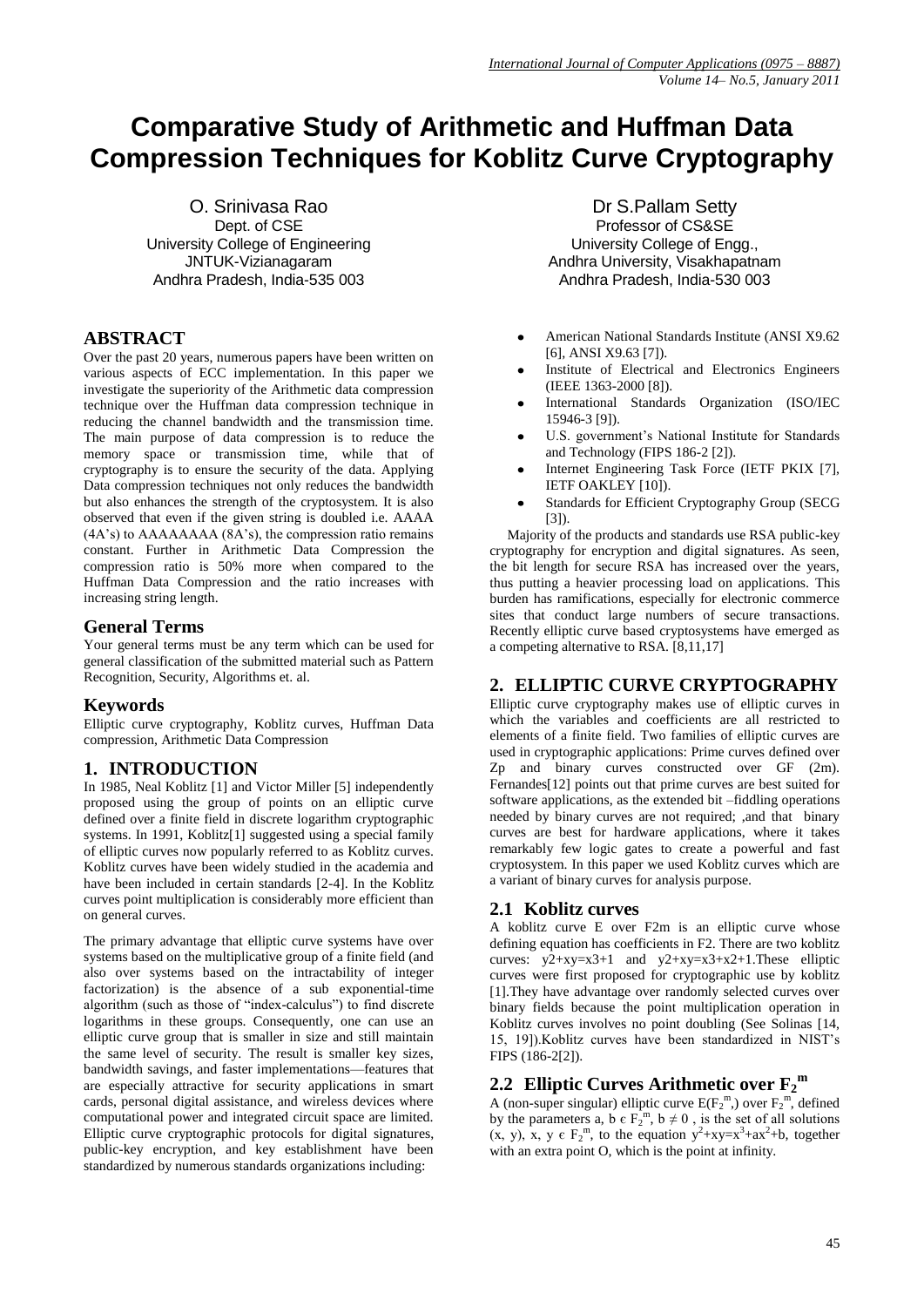$$
1. O+O=O
$$

2.  $(x, y)+O=O+(x, y)=(x, y)$  for all  $(x, y) \in E(F_2^m)$ .

3.  $(x, y)+(x, x+y)=0$  for all  $(x, y) \in E(F_2^m)$ 

(i.e., the negative of the point  $(x, y)$  is  $-(x, y)=(x, x+y)$ ).

4. (Rules for adding two distinct points that are not inverse of each other) Let  $P = (x_1, y_1) \in E(F_2^m)$  and  $Q=(x_2, y_2) \in E(F_2^m)$ be two points such that  $x_1 \neq x_2$ . Then

 $P+Q=(x_3,y_3)$ , where  $x_3 = \lambda^2 + \lambda + x_1 + x_2 + a$ ,  $y_3 = \lambda(x_1 + x_3) + x_3 + y_1$ , and  $\lambda = (y_2+y_1)/(x_2+x_1)$ 5. (Rule for doubling a point)

Let P=( $x_1$ ,  $y_1$ )  $\in$  E ( $F_2^m$ ) be a point with  $x_1 \neq 0$ . (If  $x_1 = 0$  then P=-P, and so 2P=O) Then  $2P = (x_3, y_3)$ , where

$$
x_3 = \lambda^2 + \lambda + a
$$
  
\n
$$
y_3 = x_1^2 + (\lambda + 1) x_3
$$
, and  
\n
$$
\lambda = x_1 + (y_1/x_1)
$$

#### **3. DATA COMPRESSION TECHNIQUES**

A data compression method is called *universal* if the compressor and decompressor do not know the statistics of the input stream. A universal method is *optimal* if the compressor can produce compression factors that asymptotically approach the entropy of the input stream for long inputs. *Compression performance*: Several quantities are commonly used to express the performance of a compression method. The Compression ratio is one of the quantities used to express compression efficiency and is defined as

Compression ratio =Size of the output stream/size of the input stream.

A value of 0.6 means that after compression the data occupies 60% of its original size. Values greater than 1 imply that the output stream is bigger than the input stream (negative compression). The compression ratio can also be called bpb (bit per bit), since it equals the number of bits in the compressed stream needed, on an average, to compress one bit in the input stream. In image compression, the same term, bpb stands for "bits per pixel."In modern, efficient text compression methods, it makes sense to talk about bpc (bits per character)—the number of bits it takes, on average, to compress one character in the input stream.

#### **3.1 Huffman coding**

A commonly used method for data compression is Huffman coding. It serves as the basis for several popular programs used in personal computers. Some of them use just the Huffman method, while others use it as one step in a multistep compression process. The Huffman method [15] is somewhat similar to the Shannon-Fano method. It generally produces better codes, and like the Shannon-Fano method, produces best code when the probabilities of the symbols are negative powers of 2. The main difference between the two methods is that Shannon-Fano constructs its codes from top to bottom (from the leftmost to the rightmost bits), while Huffman constructs a code tree from the bottom (builds the codes from right to left). Since its development, in1952, by D. Huffman, this method has been the subject of intense research in data compression.

The method starts by building a list of all the alphabet symbols in descending order of probabilities. It then constructs a tree, with a symbol at every leaf, from the bottom up in steps, where at each step the two symbols with the smallest probabilities are selected, added to the top of the partial tree, deleted from the list, and replaced with an auxiliary symbol representing the two symbols. When the list is reduced to just one auxiliary symbol (representing the entire alphabet), the tree is complete. The tree is then traversed to determine the codes for the symbols.

#### **3.2 Arithmetic Coding**

The Huffman method is simple, efficient, and produces the best codes for the individual data symbols. However, it is shown that the only case where it produces ideal variable-size codes (codes whose average size equals the entropy) is when the symbols have probabilities of occurrence that are negative powers of 2 (i.e., numbers such as1/2, 1/4, or 1/8). This is because the Huffman method assigns a code with an integral number of bits to each symbol of the alphabet. Information theory shows that a symbol with probability 0.4 should ideally be assigned a 1.32-bit code, since  $-\log_2 0.4 \approx 1.32$ . The Huffman method, however, normally assigns such a symbol a code of 1 or 2 bits. Arithmetic coding overcomes the problem of assigning integer codes to the individual symbols by assigning one (normally long) code to the entire input file. The method starts with a certain interval, it reads the input file symbol by symbol, and uses the probability of each symbol to narrow down the interval. Specifying a narrower interval requires more bits, so the number constructed by the algorithm grows continuously. To achieve compression, the algorithm is designed such that a high-probability symbol narrows the interval less than a low-probability symbol, with the result that high-probability symbols contribute fewer bits to the output .An interval can be specified by its lower and upper limits or by one limit and width (range). We use the latter method to illustrate how an interval's specification becomes longer as the interval narrows. The interval [0, 1] can be specified by the two 1-bit numbers 0 and1. The interval [0.1, 0.512] can be specified by the longer numbers 0.1 and 0.412. The very narrow interval [0.12575, 0.1257586] is specified by the long numbers 0.12575 and 0.0000086.

#### **4. ECC ENCRYPTION AND DECRYPTION**

Several approaches to encryption/ decryption using elliptic curves have been analyzed. This paper describes one of them. The first task in this system is to encode the plaintext message m to be sent as an x-y point Pm. It is the point Pm that will be encrypted to cipher text and subsequently decrypted. Note that we cannot simply encode the message as the x or y coordinate of a point, because not all such coordinates are in Ep(a, b). There are techniques for encoding. We developed a scheme that will be reported elsewhere. As with the key exchange system, an encryption/decryption system requires a point G and an elliptic group  $Ep(a, b)$  as parameters. Each user selects a private key  $n_A$  and generates a public key  $P_A = n_A x G$ .

To encrypt and send a message Pm to B, A chooses a random positive integer x and produces the cipher text Cm corresponding to the pair of points  $([7],[18],[20])$ 

$$
C_m = \{xG, P_m + xP_B\} (1)
$$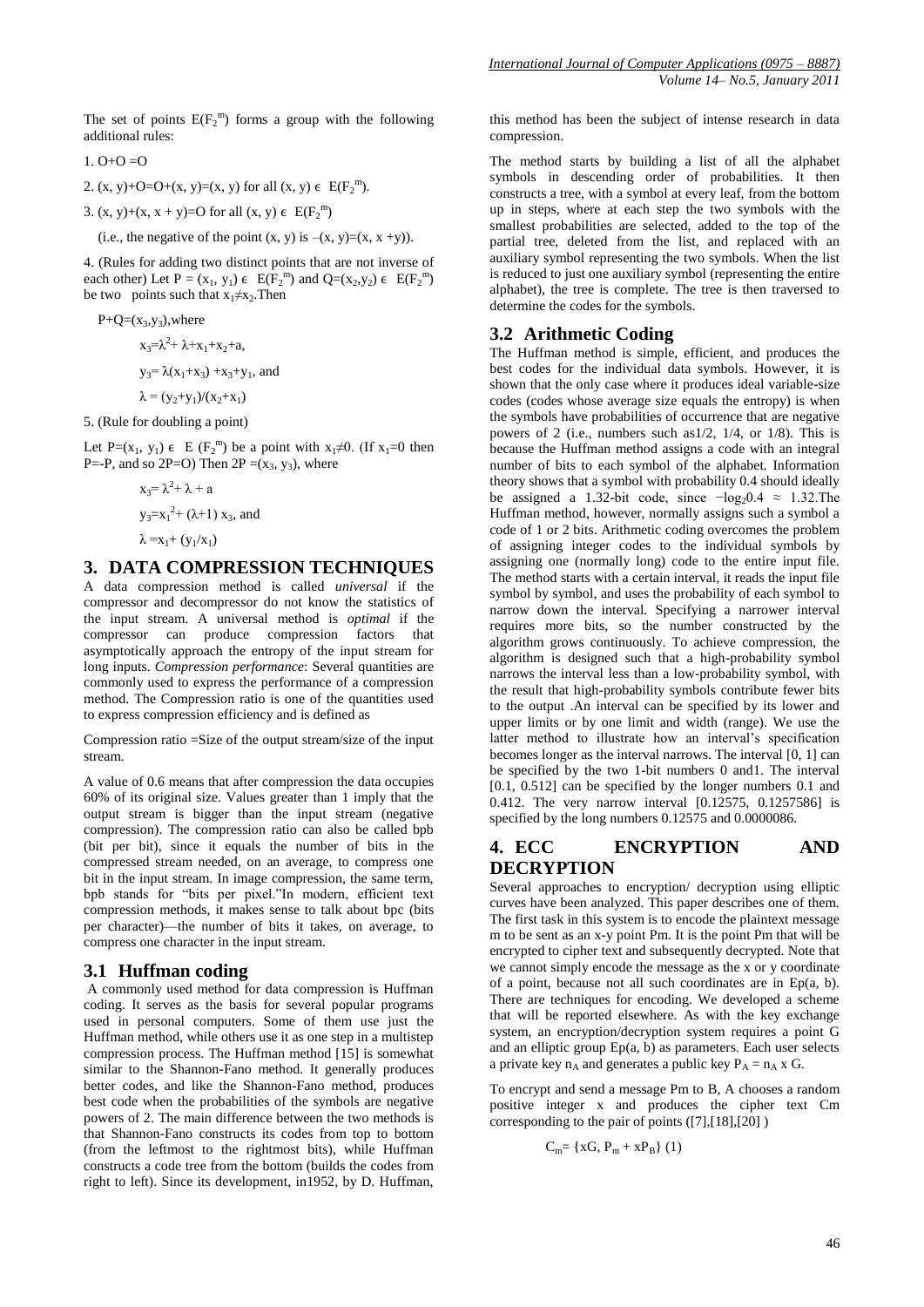Note that A has used B's public key PB. To decrypt the cipher text, B multiplies the first point in the pair by B's secret key and subtracts the result from the second point:

$$
P_m + xP_B - n_B(xG) = P_m + x(n_BG) - n_B(xG) = P_m(2)
$$

A has masked the message  $P_m$  by adding  $xP_B$  to it. Nobody but A knows the value of x, so even though  $P_B$  is a public key, nobody can remove the mask  $xP_B$ . However, A also includes a "clue," which is enough to remove the mask if one knows the private key  $n_B$ . For an attacker to recover the message, he would have to compute x, given G and xG, which is hard.

# **5. Analytical study of Bandwidth for Koblitz Curve using Huffman Data Compression and Arithmetic Data compression**

We have taken an irreducible polynomial  $x^7+x+1$ , and the Koblitz curve of  $y^2+xy=x^3+x^2+1$  in the binary field. Then we generated the (x, y) points for the chosen koblitz curve. These points were mapped to the alphanumeric characters [16]. The mapped points are encrypted using equation (1). The coordinates of the koblitz curve, encryption and decryption of the input strings, Data compression algorithms are implemented in C and the results are shown in table1 and table2 and plot of these tables are shown Figure 1 and Figure 2. From these tables and graphs it is revealed that if the input string contains alphabets which are repeating, the compression ratio is high. The compressed data to be sent to the destination is much less in size and thus requires less bandwidth. The compression ratio in Arithmetic Data Compression is 50% more when compared to the Huffman Data Compression .Further the Compression increases with increase in string length. At the destination the data is uncompressed and original text is recovered by using the equation (2).

#### **6. CONCLUSION**

We compare the performance of arithmetic and Huffman Compression techniques for different input strings. It is observed that Arithmetic compression technique is more appropriate than Huffman data compression technique in reducing the channel bandwidth and the transmission time in Elliptic curve based cryptosystems.

| S.No | <b>Input Data String</b>       | Encrypted  | <b>Huffman</b>    | <b>Arithmetic</b> | <b>Huffman</b> | <b>Arithmetic</b> |
|------|--------------------------------|------------|-------------------|-------------------|----------------|-------------------|
|      |                                | data       | <b>Compressed</b> | <b>Compressed</b> | Compression    | Compression       |
|      |                                | Size(bits) | Data Size         | Data Size         | <b>Ratio</b>   | Ratio             |
|      |                                |            | (bits)            | (bits)            | (Percentage)   | (Percentage)      |
| 1    | <b>AAAAA</b>                   | 70         | 10                | 7                 | 14.285714      | 10                |
| 2    | <b>AAAAE</b>                   | 70         | 20                | 9                 | 28.571429      | 12.857142         |
| 3    | <b>AAADA</b>                   | 70         | 20                | 9                 | 28.571429      | 12.857142         |
| 4    | <b>AAADE</b>                   | 70         | 30                | 15                | 42.857143      | 21.428571         |
| 5    | <b>AACAA</b>                   | 70         | 20                | 9                 | 28.571429      | 12.857142         |
| 6    | <b>AACAE</b>                   | 70         | 30                | 15                | 42.857143      | 21.428571         |
| 7    | <b>AACDA</b>                   | 70         | 30                | 15                | 42.857143      | 21.428571         |
| 8    | <b>AACDE</b>                   | 70         | 30                | 15                | 42.857143      | 21.428571         |
| 9    | <b>ABAAA</b>                   | 70         | 20                | 9                 | 28.571429      | 12.857142         |
| 10   | <b>ABAAD</b>                   | 70         | 30                | 15                | 42.857143      | 21.428571         |
| 11   | <b>ABADA</b>                   | 70         | 30                | 15                | 42.857143      | 21.428571         |
| 12   | <b>ABADE</b>                   | 70         | 30                | 24                | 42.857143      | 34.285714         |
| 13   | <b>ABCAA</b>                   | 70         | 30                | 15                | 42.857143      | 21.428571         |
| 14   | <b>ABCDA</b>                   | 70         | 30                | 24                | 42.857143      | 34.285714         |
| 15   | <b>ABCDE</b>                   | 70         | 30                | 25                | 42.857143      | 35.714285         |
| 16   | <b>JNTU</b>                    | 56         | 24                | 20                | 42.857143      | 35.714285         |
| 17   | <b>JNTUKAKINADA</b>            | 168        | 96                | 26                | 57.142857      | 15.476190         |
| 18   | <b>JNTUKAKIADAVIZIANAGARAM</b> | 336        | 240               | 26                | 71.428571      | 7.7380952         |

**Table 1**

#### **Table 2**

| S.No           | <b>Input Data String</b> | <b>Encrypted</b><br>data | <b>Huffman Compression</b> |              | <b>Arithmetic Compression</b> |              |
|----------------|--------------------------|--------------------------|----------------------------|--------------|-------------------------------|--------------|
|                |                          | Size(bits)               | <b>Compressed</b>          | Compression  | <b>Compressed</b>             | Compression  |
|                |                          |                          | Data Size                  | <b>Ratio</b> | Data Size                     | <b>Ratio</b> |
|                |                          |                          | (bits)                     | (Percentage) | (bits)                        | (Percentage) |
|                | AAAAAAAAAAAA             | 168                      | 24                         | 14.285714    |                               | 4.166666     |
| ◠<br>∠         | AAAAAABBBBBBB            | 168                      | 48                         | 28.571428    | 14                            | 8.333333     |
| $\overline{a}$ | AAAABBBBCCCC             | 168                      | 72                         | 42.857143    | 21                            | 12.5         |
|                | AAABBBCCCDDD             | 168                      | 72                         | 42.857143    | 24                            | 14.285714    |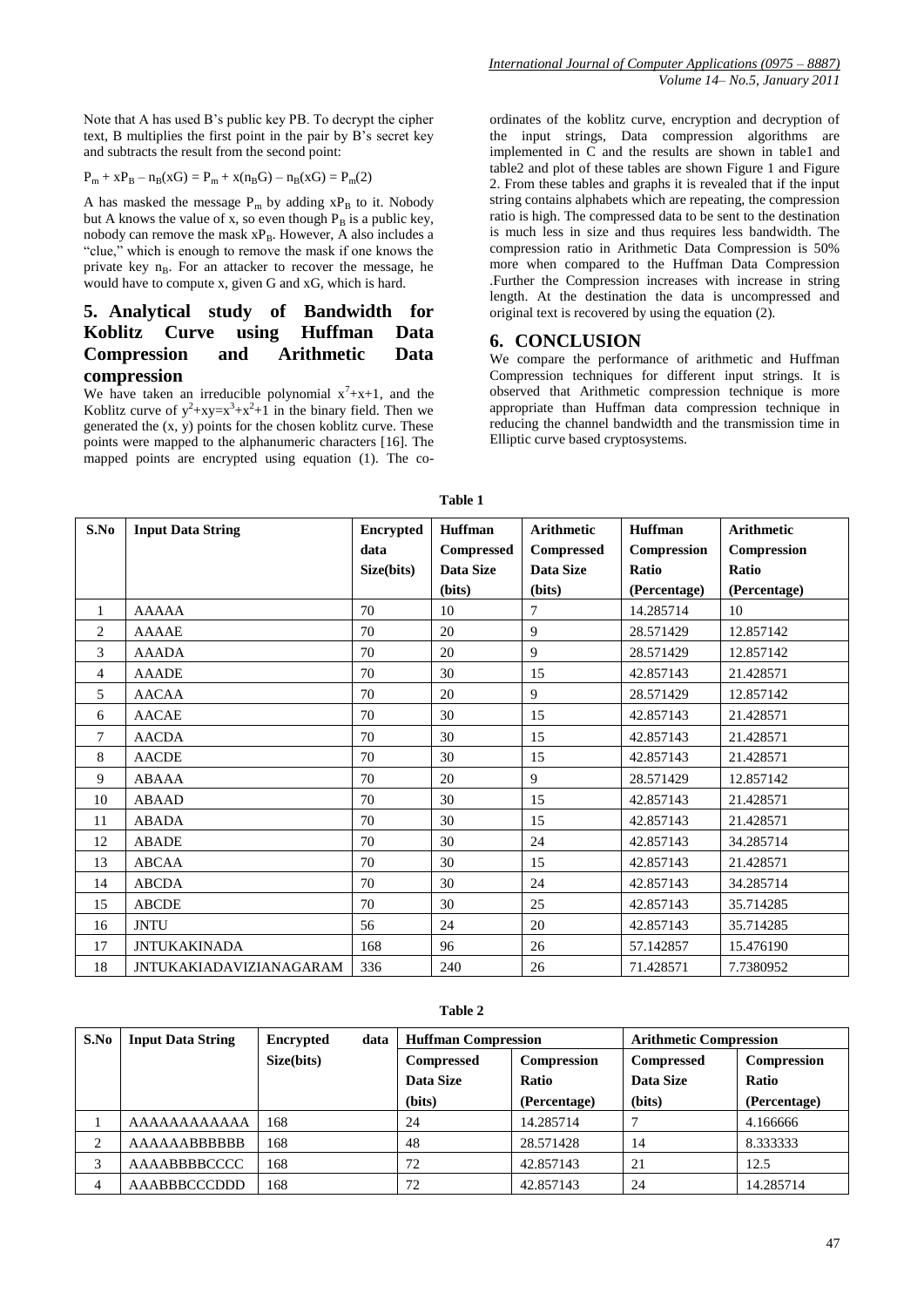*International Journal of Computer Applications (0975 – 8887) Volume 14– No.5, January 2011*

| 5  | <b>AABBCCDDEEFF</b> | 168 | 72 | 42.857143 | 26 | 15.47169  |
|----|---------------------|-----|----|-----------|----|-----------|
| 6  | AABBCCDDDEEE        | 168 | 72 | 42.857143 | 26 | 15.47169  |
| 7  | AAAABCCDDDD         | 154 | 66 | 42.857143 | 21 | 13.636363 |
| 8  | <b>ABCDEEEFFFG</b>  | 168 | 96 | 57.142857 | 27 | 16.071428 |
| 9  | <b>ABCDEEEEEEF</b>  | 154 | 88 | 57.142857 | 27 | 17.532467 |
| 10 | <b>DDEEFGHHHII</b>  | 154 | 88 | 57.142857 | 27 | 17.532467 |
| 11 | <b>KLKLFGHIJJ</b>   | 154 | 88 | 57.142857 | 23 | 14.935064 |
| 12 | <b>AABCCCDHIJK</b>  | 154 | 88 | 57.142857 | 26 | 16.883116 |
| 13 | <b>AAABBBCDEFJ</b>  | 154 | 88 | 57.142857 | 24 | 15.584416 |
| 14 | AAAABBBBCCC         | 154 | 66 | 42.857143 | 21 | 13.636363 |
| 15 | <b>IJKIJKIJKIJK</b> | 168 | 72 | 42.857143 | 19 | 11.309528 |
| 16 | <b>GHIJGHIJILAA</b> | 168 | 72 | 42.857143 | 25 | 14.880952 |
| 17 | <b>CCCDDDABCDEF</b> | 168 | 96 | 57.142857 | 20 | 11.904761 |
| 18 | <b>AABBBBKLKLKL</b> | 168 | 72 | 42.857143 | 24 | 14.285714 |
|    |                     |     |    |           |    |           |

HUFFMAN CODING

ARTHIMATIC CODING

#### **7. REFERENCES**

- [1] N.Koblitz, CM-curves with good cryptographic properties in: Advances in cryptology, CRYPTO'91, Lecture note in Computer Science,Vol.576, Springer 1991, pp 279-287
- [2] National Institute of Standards and Technology (NIST), Digital Signature Standards(DSS), Federal information processing standard, FIPS PUB 186-2, January 27,2000.
- [3] Certicom Research, SEC 1: Elliptic Curve Cryptography, Standards for efficient cryptography, September, 2000
- [4] Certicom Research, SEC 2: Recommended Elliptic Curve domain parameters, Standards for efficient cryptography, September 20,2000
- [5] V. Miller, "Uses of elliptic curves in cryptography", Advances in Cryptology– Crypto'85, Lecture Notes in Computer Science, 218 (1986), Springer-Verlag, 417- 426.
- [6] Certicom Corp., " An Introduction to Information Security", No. 1, March 1997.
- [7] ANSI X9.63, Public Key Cryptography for the Financial Services Industry: Elliptic CurveKey Agreement and Key Transport Protocols, ballot version, May 2001.
- [8] Internet Engineering Task Force, The OAKLEY Key Determination Protocol, IETF RFC 2412, November 1998.
- [9] ISO/IEC 15946-3, Information Technology–Security

input strings<br>ESED RATIOS OF ARITHIMATION

F COMPRESED RATIOS OF ARITHIMATIC A CODING FOR THE GIVEN INPUT STRINGS

 $1.\mathtt{AAAAA}$ 2.AAAAE 3.AAADA 4.AAADE 5.AACAA 6.AACAE 7.AACD<br/>A 3.AACDE 9.ABAAA 10.ABAAD 11.ABADA 12.ABADE 13.ABCAA 14.ABCDA 15.ABCDE

**compression**  $\overline{3}$ 

 $\begin{array}{c}\n\mathbf{r} \\
\mathbf{a} \\
\mathbf{t} \\
\mathbf{i}\n\end{array}$  $\begin{smallmatrix} 4\\ 0 \end{smallmatrix}$ 

Fig 1 COMPARISIO

 $\begin{array}{c} 28 \\ 24 \\ 20 \\ 16 \\ 12 \\ 8 \end{array}$ 

Techniques– Cryptographic Techniques Based on Elliptic Curves, Part 3, Final Draft International Standard (FDIS), February 2001

- [10] M. Jacobson, N. Koblitz, J. Silverman, A. Stein and E. Teske, "Analysis of the xednicalculus attack", Designs, Codes and Cryptography, 20 (2000), 41-64.
- [11] S. Arita, "Weil descent of elliptic curves over finite fields of characteristic three", Advances in Cryptology–Asiacrypt 2000, Lecture Notes in Computer Science, 1976 (2000), Springer-Verlag, 248-259.
- [12] Fernandes, A. "Elliptic Curve Cryptography", Dr.Dobb's journal, December 1999
- [13] J.Solinas, "An improved algorithm for arithmetic on a family of elliptic curve", Advances in Cryptology -CRYPTO '97, Lecture Notes in Computer Science, 1997, Volume 1294/1997, 357-371, DOI: 10.1007/BFb0052248 ,1294(1997). Springer-Verlog, 357-371
- [14] J.Solinas," Efficient arithmetic on koblitz Curves", Design codes and cryptography, 19(2000), 195-249
- [15] Huffman, David (1952) "A Method for the Construction of Minimum Redundancy Codes," Proceedings of the IRE 40(9):1098–1101.
- [16] O.Srinivasa Rao, S.Pallam Setty, "Efficient mapping methods of Elliptic Curve Crypto Systems" International Journal of Engineering Science and Technology, Vol. 2(8), 2010, pp. 3651-3656
- [17] M.Prabu, R.Shanmugalakshmi "A Comparative and